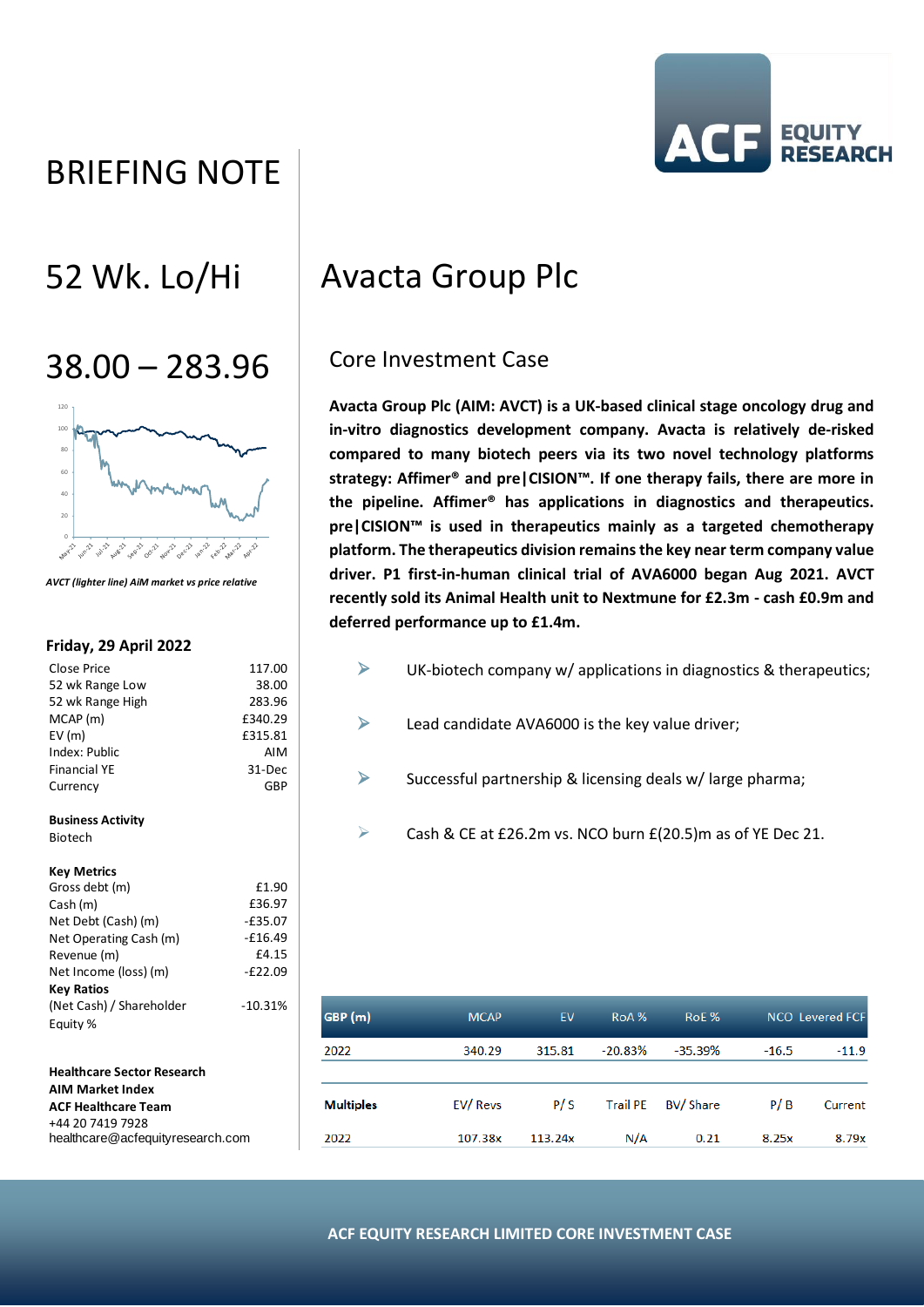*AVA6000 is a therapy for patients with, locally advanced or metastatic, selected solid tumours. Pre|CISION™ targets the tumour microenvironment, reducing systemic exposure of healthy tissues.*

*Avacta has established commercial relationships with IVD companies worldwide to improve the limitations of existing diagnostic testing solutions, by combining Affimer® reagents with leading diagnostic platform technologies.*

## **Investment Case**

**Avacta Group - UK- biotech company with two novel platforms: Affimer® and pre|CISION™ that de-risk AVCT compared to many biotech peers. The therapeutics pipeline, led by pro-drug candidate AVA6000, is the key shorter term value driver. AVA6000 aims to reduce chemotherapy side-effects tumour-specific activation. If successful, AVA6000 is applicable to a wide range of solid tumours undergoing chemotherapy treatment. The addressable market is valued at US\$ 56.5bn with a CAGR of 11.5%.**

**Major milestone Phase 1 trial AVA6000**: P1 first-in-human clinical trial of AVA6000 began Aug 2021. AVA6000 is a pro-drug targeting patients with locally advanced or metastatic selected solid tumours. AVA6000 is an innovative version of doxorubicin, modified with Avacta's pre|CISION™ platform to improve safety and therapeutic indications. AVA6000 releases doxorubicin only once it is activated at the site of the tumour, minimising toxicities.

**Collaborations with leading pharma and biotech companies**: Avacta has entered into multiple collaborations for both of its platforms – Affimer and preCISION. Avacta has drug development partnerships for its Affimer® platform: 1) ModernaTX, Inc. and LG Chem; 2) a 22% stake in JV AffyXell, the AffyXell JV is itself in a new partnership with Chinese drug developer Biocytogen (gene editing). AVCT has a partnership for its pre|CISION™ platform with Point Biopharma. These partnerships validate the potential of the Avacta platforms.

**Multiple opportunities in diagnostics**: Avacta via its Affimer® platform is planning to develop a comprehensive range of in vitro diagnostic (IVD) tests. AVCT is developing a pipeline of diagnostic products in infectious respiratory and cardiovascular diseases, cancers, and hormones.

**Well-funded for key milestones**: Avacta has cash to deliver key diagnostics and therapeutics milestones. Avacta raised £50m in June 2020, which funded the development and delivery of a diagnostic and therapeutic pipeline. Net Cash burn from operations YE21A increased to £(20.5)m vs. (10.6) y/y. AVCT had cash £26.2m YE21A, which will, according to AVCT, carry it to 1H23.

## **Catalysts**

Successful P1 results for AVA6000 trial; new partnerships e.g. AffyXell (AVCT now has a 22% stake post recent milestone); capital raise(s); US expansion.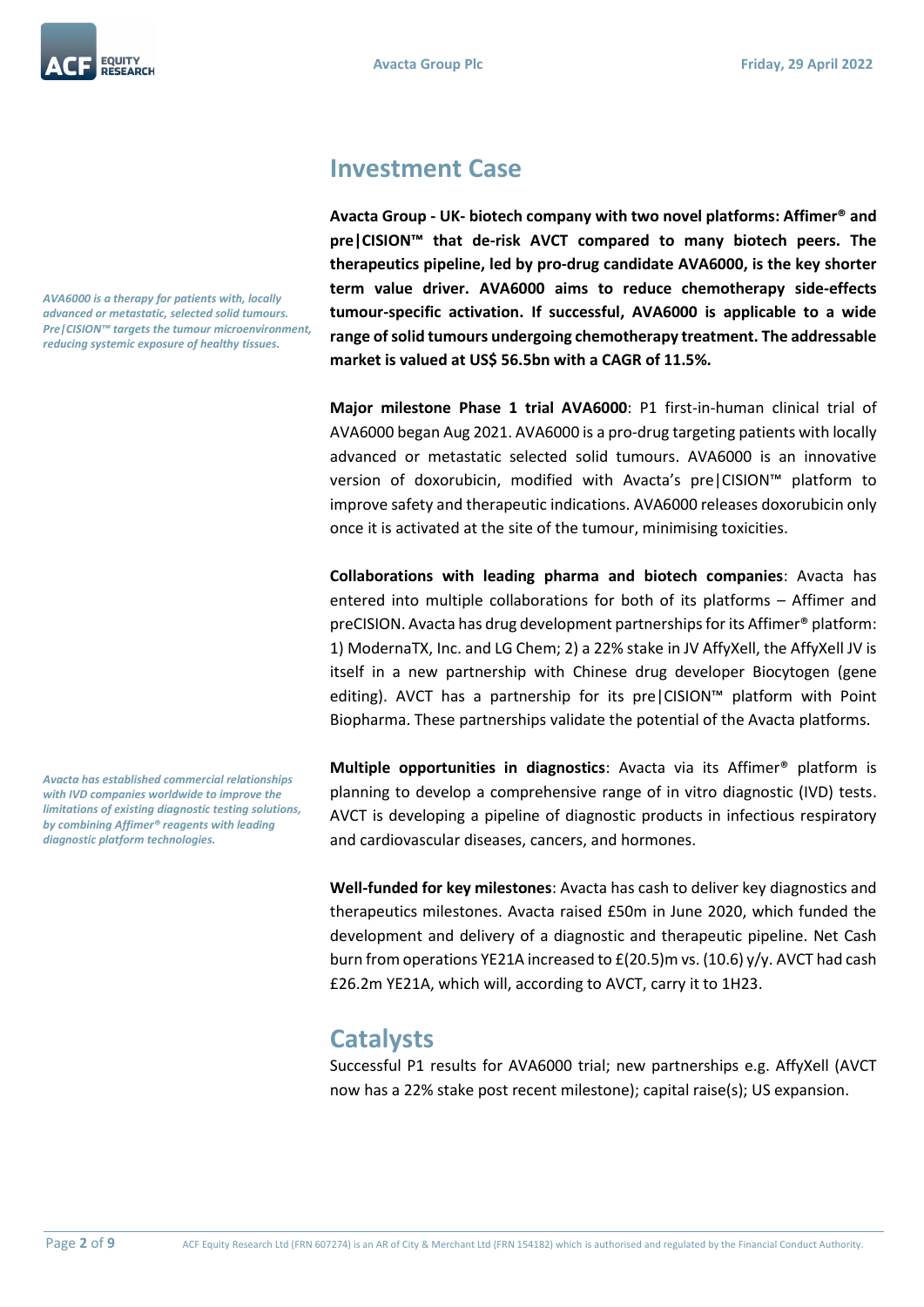

## **Operational Strategy**

Avacta is focused on building a portfolio of novel cancer therapies and diagnostics using its proprietary Affimer® and pre|CISION™ platforms.

Avacta aims to continue partnership building - e.g. Avacta's 22% holding in Daewoong JV AffyXell. The AffyXell JV collaboration has recently expanded, adding China's Biocytogen and Korea's NTSC.

Avacta's operational strategy of pairing with global pharmaceutical companies will support and eventually help monetize its technology platforms and pipeline.

**Combining technologies with Avacta's Affimer platform**: AffyXell's recent Biocytogen (China) and KNTSC (Korea) partnership extension adds BIocytogen's gene editing to the Affimer and MSC platform combination as well as KNTSC's infrastructure and project management of pre-clinical trials, all within the Asia market.

By combining technologies AffyXell is aiming to speed up drug development (and so to some extent Avacta de-risks its own business model via its 22% AffyXell JV stake).

**Diagnostic division**: Develop in-house products as well as enter into licensing deals with partners to explore the use of Affimer<sup>®</sup> reagents in their diagnostic portfolios. Avacta has licensing deals with a number of companies such as Astrea for bio separations and Biokit for a diagnostics application.

In future, Avacta plans to enter into other deals to promote Affimer<sup>®</sup> reagents' use in third-party products whilst continuing the development of its own pipeline products.

**Therapeutic division**: This is the primary focus area and, in our view, the main and most significant value driver in the nearer term. Avacta is actively developing its lead drug candidate, AVA6000, which is currently in P1 trials.

The strategy is to develop therapeutic programs in-house to demonstrate initial efficacy and then use the results of the study to initiate interest in entering into licensing agreements with large pharma partners. AVCT expects to earn royalties on sales as part of the agreements.

**Avacta's pipeline:** AVCT continues to progress on all of its drugs and therapies in its pipeline (exhibit 1).

*Affyxell 'combines' Avacta's Affimer platform with Daewoongs mesenchymal stem cell (MSC) platform. The Affimer proteins aim to enhance MSC therapeutic effects to create a next gen cell therapy platform.*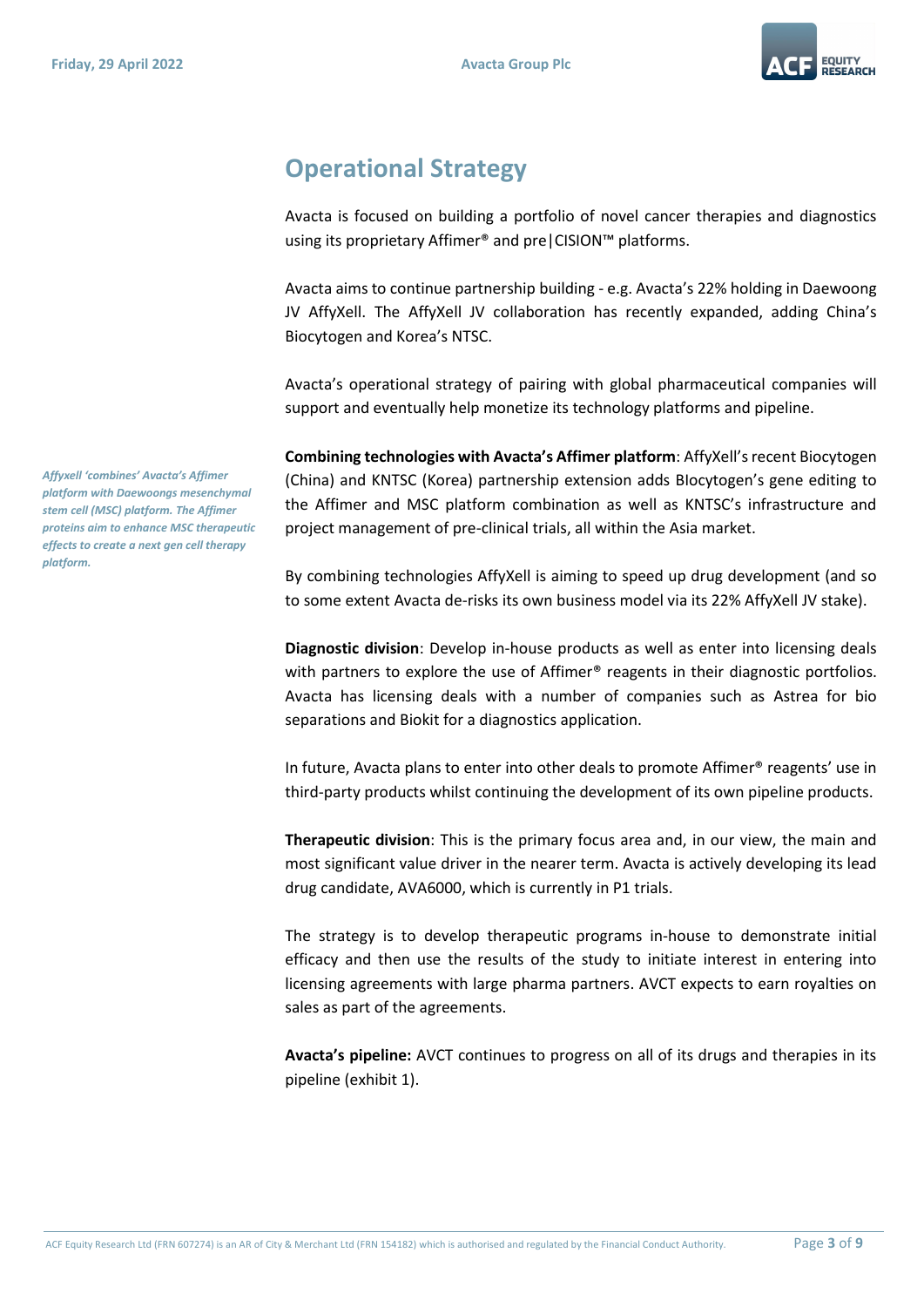





Sources: ACF Equity Research Graphics, Company reports.

## ➢ **"FAP High" solid tumours potentially addressable by Avacta's AVA6000**



*In SUV max – standardised uptake value*

Sources: Company reports.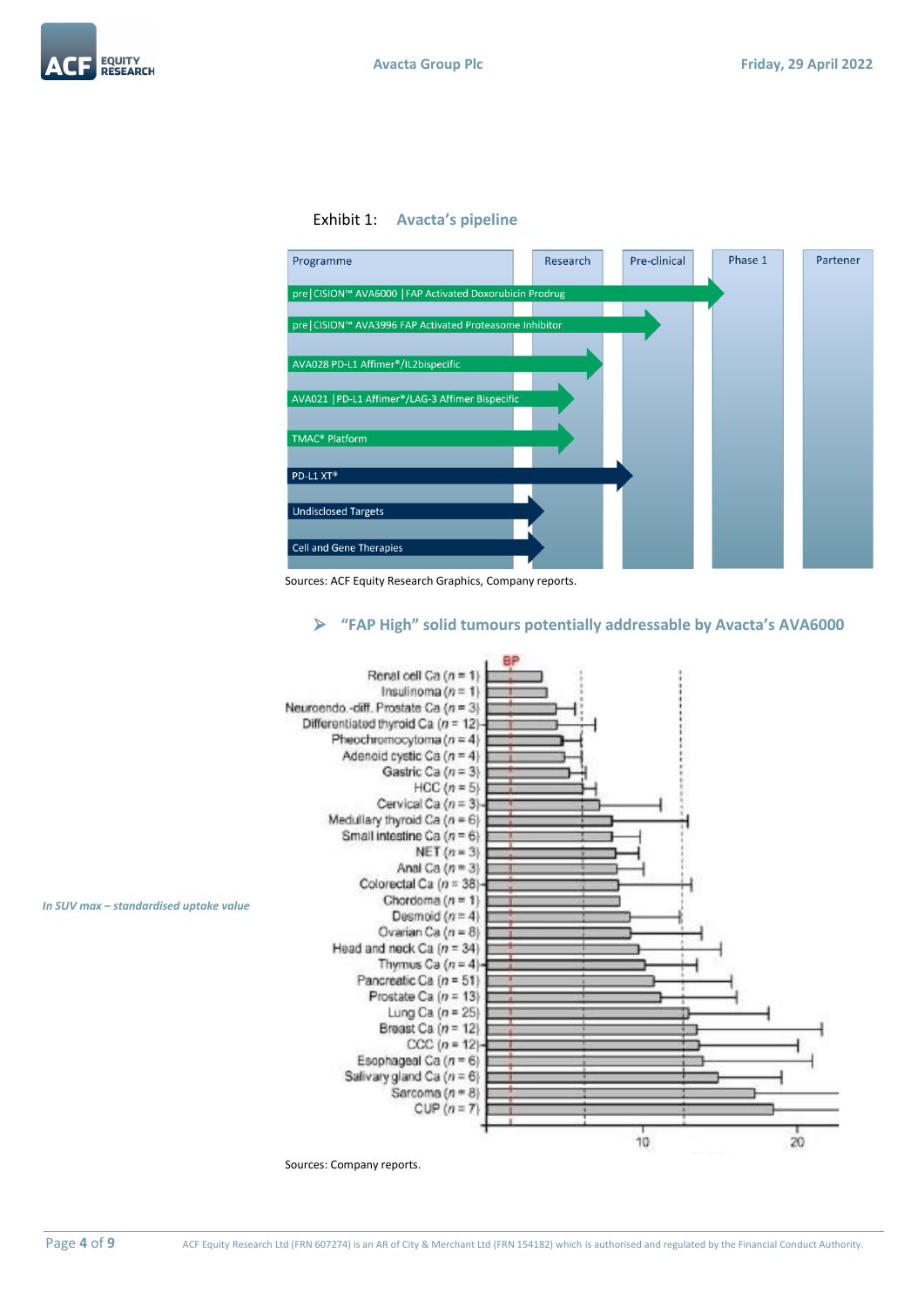

## **Management Team**

## ➢ **CEO, Dr. Alastair Smith.**



Alastair has been CEO since 2005 has been responsible for its management and strategic development. Alastair has also led Avacta's M&A activities (public and private). Alastair has successfully delivered multiple secondary fundraisings for Avacta totaling over £120m. Alastair has a Ph.D. in Physics from Manchester University, UK and was Professor of Molecular Biophysics at Leeds University.

## ➢ **CFO, Tony Gardiner.**



Tony has been CFO of AiM listed Avacta since 2016. Prior, to AVCT from 2011-2016, Tony was the CFO of Fusion IP Plc (AiM listed), an IP commercialization company. Tony has also held senior finance roles at Eversheds LLP, regional telco KCOM Group Plc, Eldon Electric Ltd and Hickson International Plc, having worked for both EY and PWC global accountancy service providers.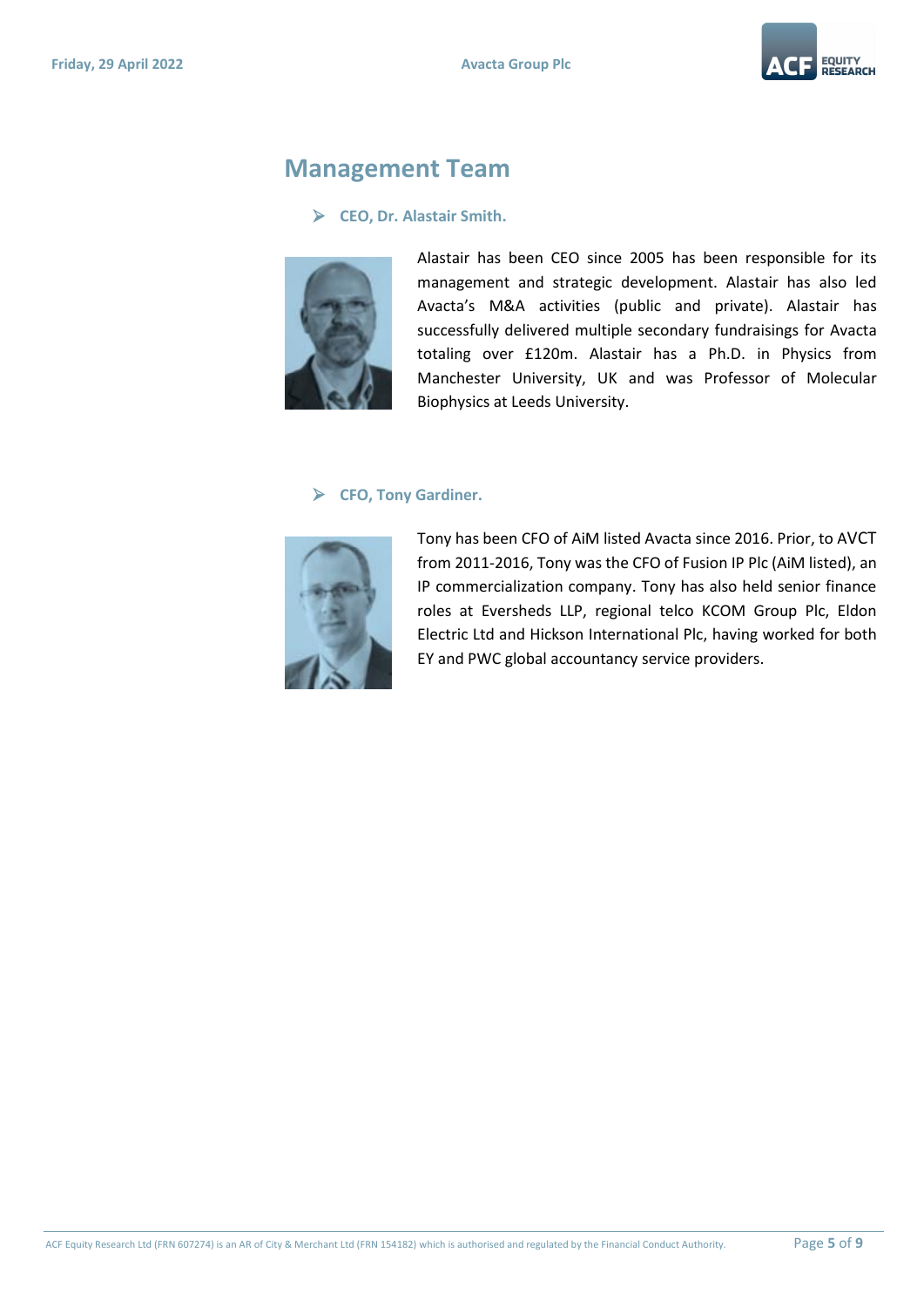

## **Risks**

**Funding risk** – The company has cash of £26.2m as of the end of 2021, which may be sufficient to meet its operational requirements through to 2H23. Additional funding may be required if further research and development activities are needed to expand the company's current programs. Too much new equity (raising money via share issues) will lead to dilution while debt funding will increase interest costs and put pressure on cash flows.

**Execution risk** – Avacta's products and services have commercial market potential, but the company's proprietary platforms are not yet proven to the level of human treatment commercially. Therefore, its product candidates may not succeed in the trials or meet EMA, FDA or other necessary approval requirements. For example, AVA6000, the lead drug candidate, is currently in Phase 1 trial and therefore remains at significant risk of not reaching commercialization.

**Intellectual Property risk**: Avacta's products and its technology's success are dependent on the strength of patents. Competitors could attempt to invalidate the company's patents, which could severely impact its ability to realize revenues and cash flows or anticipated margins

**Third party risk** – Avacta relies on third parties for various stages of its therapeutic development programs - including execution of pre-clinical studies and later-stage development for its drug candidates. Failure by any of these parties to effectively execute such tasks could adversely impact AVCT's operations and timelines.

**Personnel risk** - Small and mid-sized companies are more dependent on their Csuite/executive management teams than large and mega-cap global companies. The loss of key personnel can have a disproportionate impact on valuation and investor perception compared to similar events at larger more mature (often ex-growth) companies. In the case of healthcare companies lead by their scientific innovators, the key personnel risk is exacerbated.

**'Zero-one game'** – What makes AVCT different? Drug development, like extractives exploration (oil & gas / mining), is usually a zero / one investment. Companies in these sectors either deliver strong to exceptional investor returns or deliver 'zero' returns. In the case of healthcare, success is often entirely dependent on the completion of trials and ultimately commercialization. Therefore, equity capital invested tends to far exceed any asset value in the case of corporate failure. In Avacta's case, only if the platforms fail does the zero-one risk materialise. If AVA6000 fails there are other pre|CISION™ and Affimer® revenue opportunities in the pipe, suggesting AVCT's risk profile in this area, is significantly lower than typical biotech peers.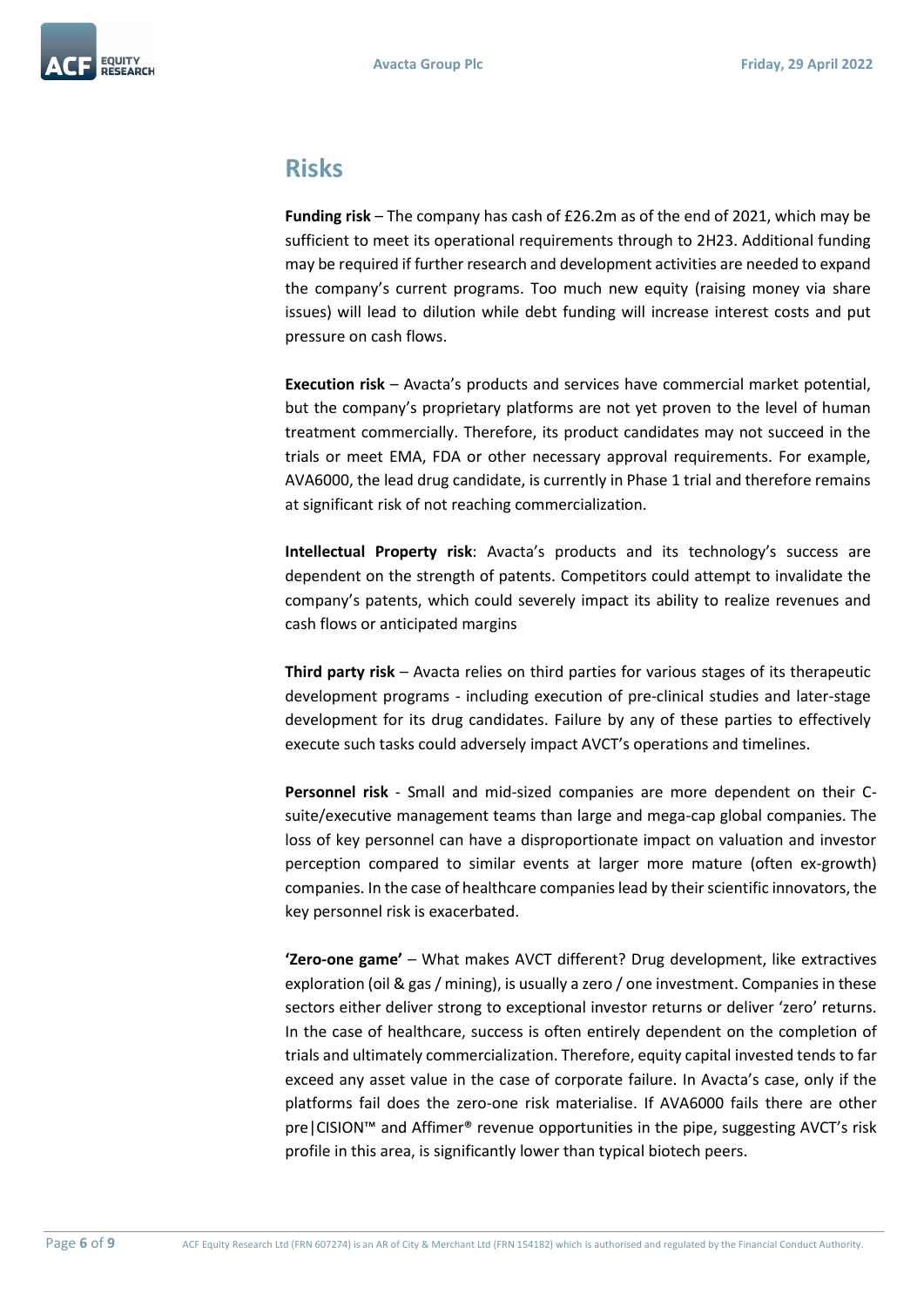

# **Notes [Intentionally Blank]**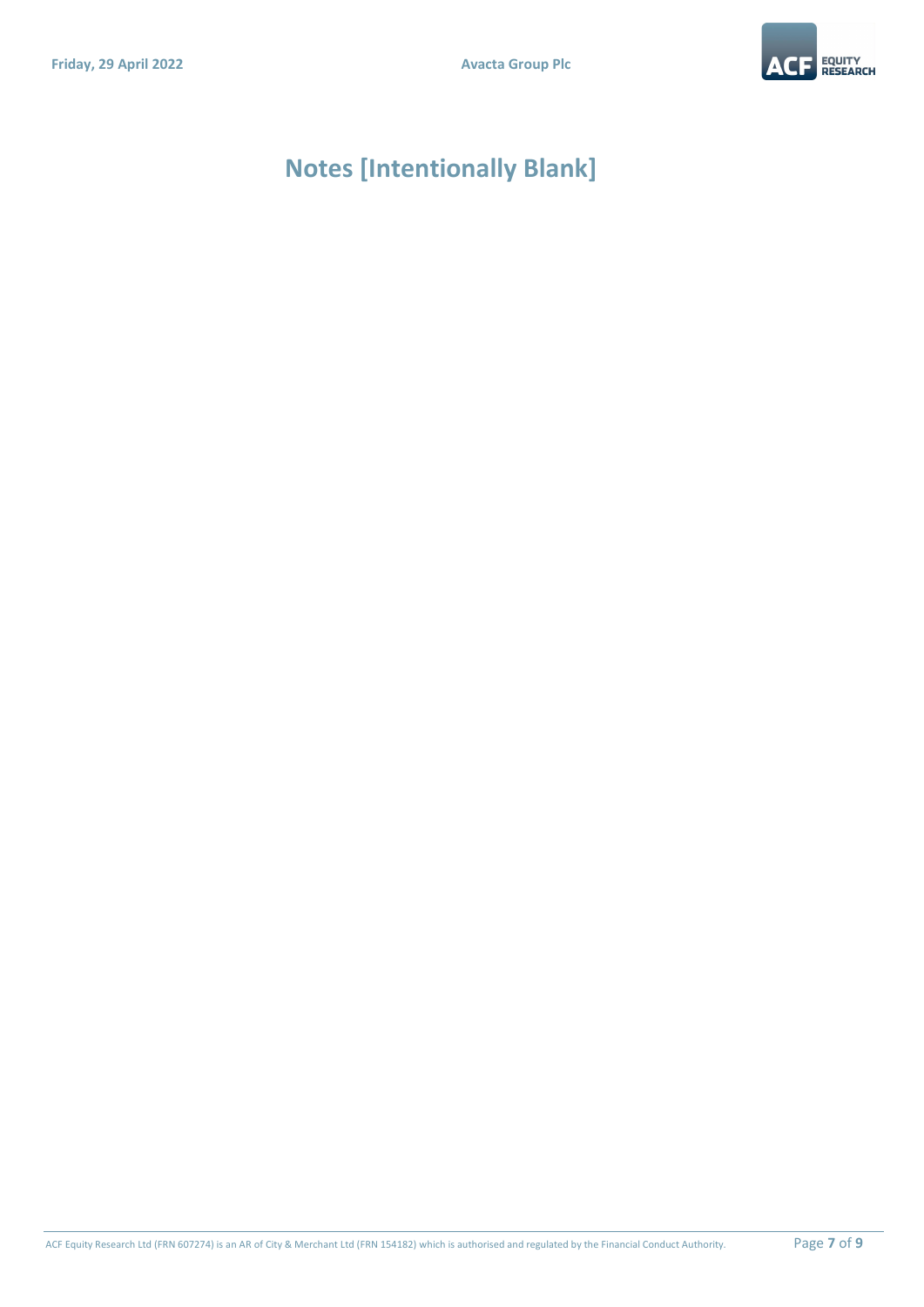



#### **INDEPENDENCE & DISTRIBUTION**

**ACF Equity Research Ltd is a provider of issuer-pays research with a clearly defined independent ethic. ACF produces accurate, clear, focused research aimed at a professional investment audience. ACF has excellent distribution capabilities and always aims to provide access without restriction to the widest professional audience. ACF offers a range of additional services to support its clients.**

#### **DISCLAIMER**

**This communication is for informational purposes only. It is not intended as an offer or solicitation for the purchase or sale of any financial instrument or as an official confirmation of any transaction. [The opinions expressed in this report herein do not take into account individual investor circumstances, objectives, or needs and are not intended as recommendations of particular securities, financial instruments or strategies to particular clients. The recipient of this report must make its own independent decisions regarding any securities or financial instruments mentioned herein.] ACF Equity Research Ltd has based this document on information obtained from sources it believes to be reliable, but which it has not independently verified. Neither ACF Equity Research Ltd. nor any of its directors, officers, employees or agents shall have any liability, however arising, for any error, inaccuracy or incompleteness of fact or opinion in this research report or lack of care in this research report's preparation or publication, or any losses or damages which may arise from the use of this research report. All market prices, data and other information are not warranted as to completeness or accuracy and are subject to change without notice. [Past performance is not necessarily a guide to future performance and no representation or warranty, express or implied, is made by ACF Equity Research Ltd. with respect to future performance. Any recommendation or opinion contained in this research report may become outdated as a consequence of changes in the environment in which the issuer of the securities under analysis operates, in addition to changes in the estimates and forecasts, assumptions and valuation methodology used herein.]**

#### **IMPORTANT DISCLOSURES FOR U.S. INVESTORS**

**This research report was prepared by ACF Equity Research Ltd., a company authorized to engage in securities activities in the United Kingdom. ACF Equity Research Ltd. is not a registered broker-dealer in the United States and, therefore, is not subject to U.S. rules regarding the preparation of research reports and the independence of research analysts. This research report is provided for distribution to "major U.S. institutional investors" in reliance on the exemption from registration provided by Rule 15a-6 of the U.S. Securities Exchange Act of 1934, as amended. Any U.S. recipient of this research report wishing to effect any transaction to buy or sell securities or related financial instruments based on the information provided in this research report should do so only through, a registered broker-dealer in the United States. The analyst who prepared this research report is not registered or qualified with the Financial Industry Regulatory Authority ("FINRA") and may not be associated with a U.S. broker dealer and as such, would not be subject to applicable restrictions under FINRA Rules on communications with a subject company, public appearances and trading securities held by a research analyst account.**

**[Investing in any non-U.S. securities or related financial instruments (including ADRs) discussed in this research report may present certain risks. The securities of non-U.S. issuers may not be registered with, or be subject to the regulations of, the U.S. Securities and Exchange Commission. Information on such non-U.S. securities or related financial instruments may be limited. Foreign companies may not be subject to audit and reporting standards and regulatory requirements comparable to those in effect within the United States.]**

#### **LEGAL NOTICE**

**This report is for authorized use by the intended recipient(s) only. It may contain proprietary material, confidential information and/or be subject to legal privilege. No part of the content of this research report may be copied, forwarded or duplicated in any form or by any means without the prior consent of ACF Equity Research Ltd. and ACF Equity Research Ltd. accepts no liability whatsoever for the actions of third parties in this respect.**